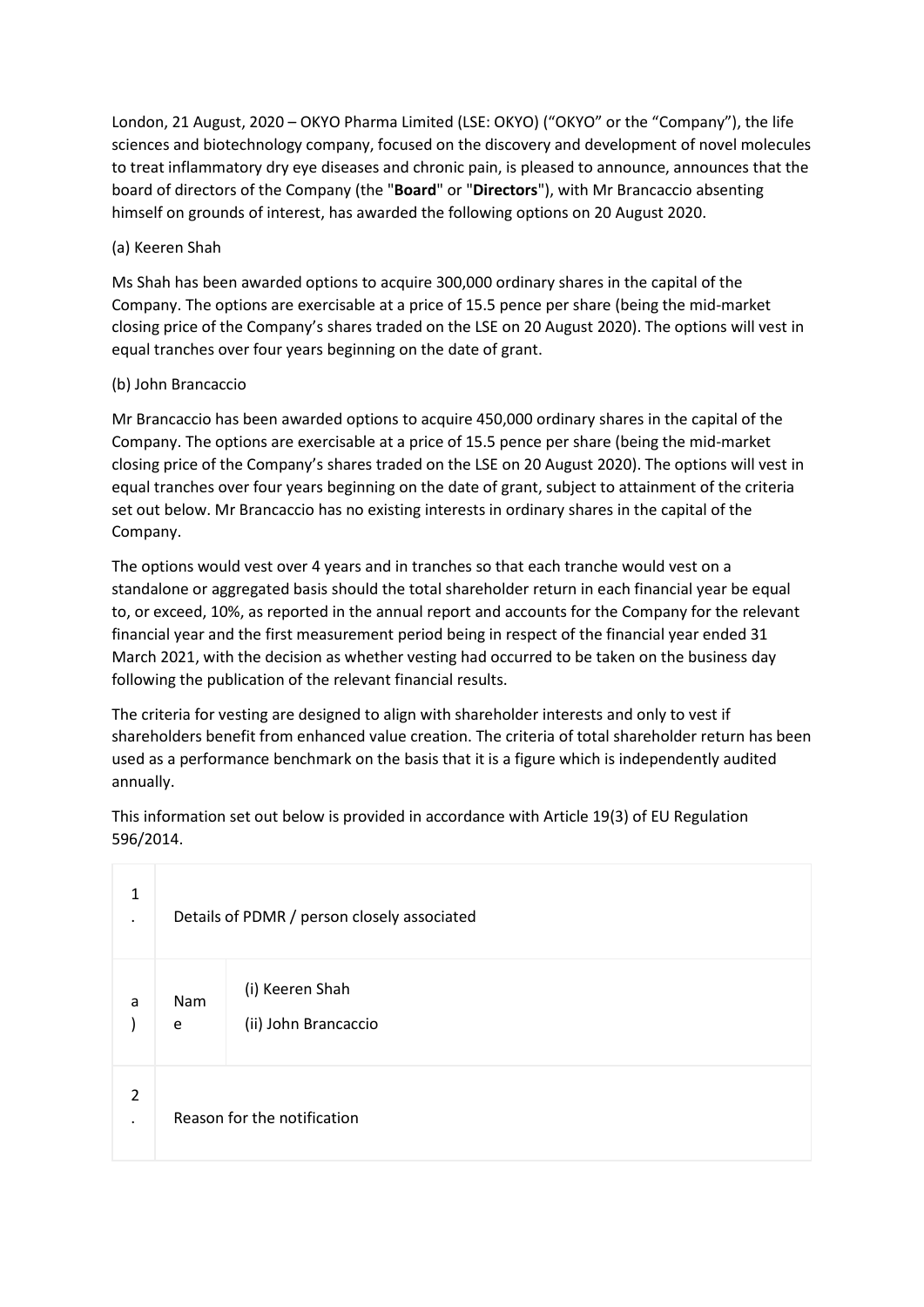| a<br>$\mathcal{C}$ | Posit<br>ion/<br>stat<br>us                                                                                                                                                                             | (i) Finance Director<br>(ii) Non-Executive |  |
|--------------------|---------------------------------------------------------------------------------------------------------------------------------------------------------------------------------------------------------|--------------------------------------------|--|
| b<br>$\mathcal{E}$ | Initi<br>al<br>notif<br>icati<br>on<br>/am<br>end<br>men<br>t                                                                                                                                           | Initial notification                       |  |
| 3                  | Details of the issuer                                                                                                                                                                                   |                                            |  |
| a<br>)             | Nam<br>e                                                                                                                                                                                                | <b>OKYO Pharma Limited</b>                 |  |
| b<br>)             | LEI                                                                                                                                                                                                     | 213800VVN5CB56Y15A05                       |  |
| 4                  | Details of the transaction(s): section to be repeated for (i) each type of instrument; (ii)<br>each type of transaction; (iii) each date; and (iv) each place where transactions have<br>been conducted |                                            |  |
| a<br>$\mathcal{E}$ | Desc<br>ripti<br>on<br>of<br>the<br>fina<br>ncial<br>instr<br>ume<br>$\sf{nt}$                                                                                                                          | Ordinary Shares of no par value            |  |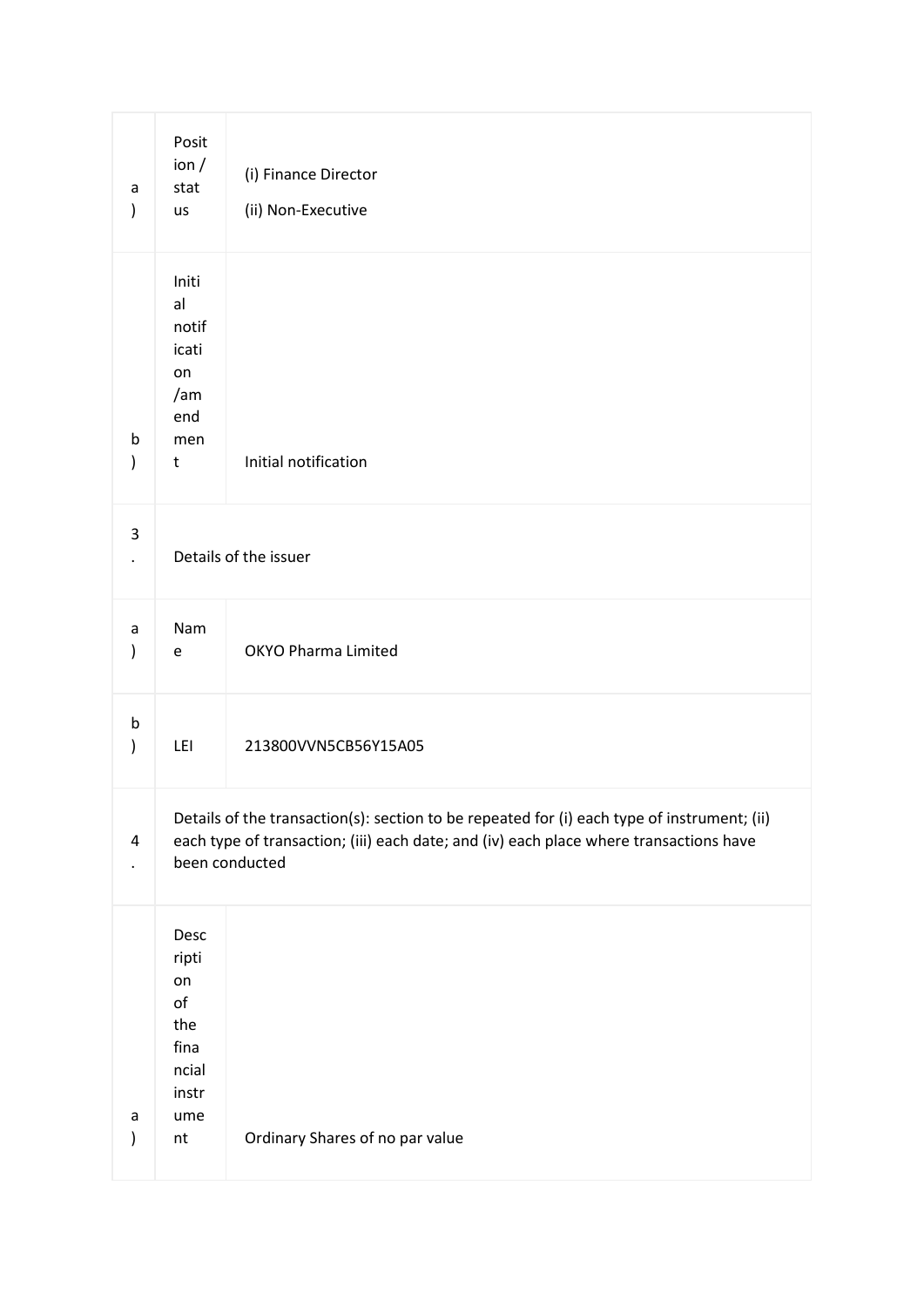| $\mathsf b$<br>$\mathcal{C}$  | Iden<br>tific<br>atio<br>$\mathsf n$<br>code<br>$\mathsf{of}$<br>the<br>Fina<br>ncial<br>Instr<br>ume<br>$\sf{nt}$ | ISIN for OKYO Pharma Limited: GG00BD3FV870 |          |
|-------------------------------|--------------------------------------------------------------------------------------------------------------------|--------------------------------------------|----------|
| $\mathsf{C}$<br>$\mathcal{C}$ | Natu<br>re of<br>the<br>tran<br>sacti<br>on                                                                        | Grant of options                           |          |
|                               |                                                                                                                    | Price                                      | Volu     |
|                               | Pric<br>e(s)<br>and                                                                                                | (i) 15.5p                                  | $(i)$ 30 |
| d<br>$\big)$                  | volu<br>me(s<br>)                                                                                                  | (ii) 15.5p                                 | $(ii)$ 4 |
| $\mathsf f$<br>$\big)$        | Date<br>$\mathsf{of}$<br>the<br>tran<br>sacti<br>on                                                                | 20 August 2020                             |          |
| g<br>)                        | Plac<br>e of                                                                                                       | XLON                                       |          |
|                               |                                                                                                                    |                                            |          |